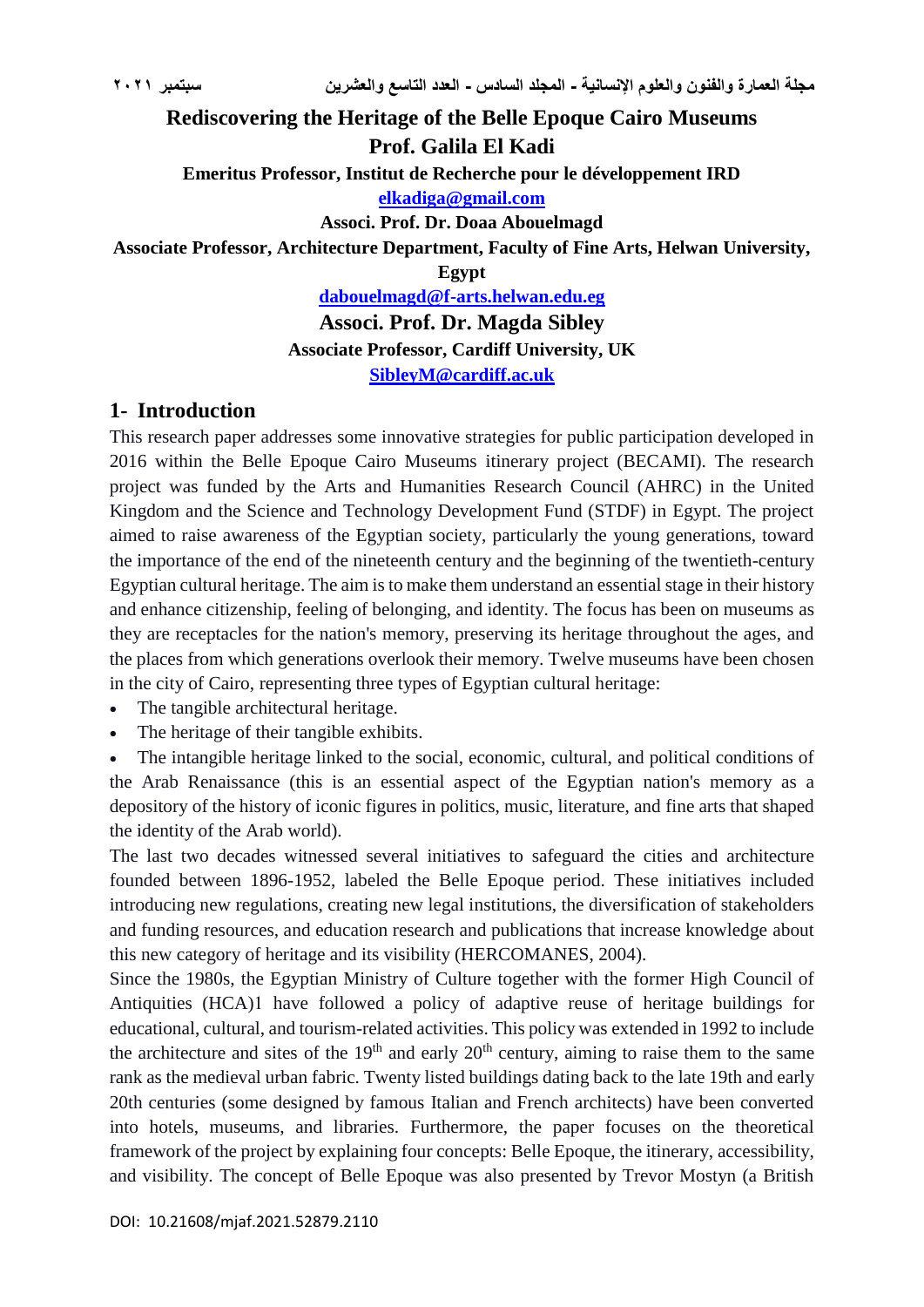journalist) in his book "Egypt's Belle Epoque" and covers the period spanning the opening of the Suez Canal in Khedive Ismail's era to the end of the royal era (Mostyn, 1989). Restoring and renewing Belle Epoque buildings and adapting them into new museums formed an essential strategy for managing and safeguarding this heritage (El Kadi, Attia, 2002).

The research paper addresses the operational methodology based on designing the itineraries through innovative urban interventions in public spaces; by linking groups of museums spatially in loops, which contributes to transforming them into parts in an open book that is more readable and attractively accessible. In the final part, the paper shows the itineraries' final designs, and the paper refers to other outputs of the scientific project that targeted younger age groups. These outputs include games and leaflets that interact with museum collections and emphasize the museums' educational and catalytic role in linking new generations of Egyptians with their fathers' and grandfathers' memory.

## **2- Research Aim**

This research paper aims to explain BECAMI project, its different stages, and outputs. To show the importance of research projects in which the younger generations, especially university students, participate in developing awareness of the less fortunate architectural heritage represented in this case by a group of museums built in the mid-19th century and the beginning of the 20th century. The paper also reviews the approaches taken to maximize the museums' visibility and accessibility through urban interventions in the public space to link museums together.

## **3- Research Problem**

Preserving and raising awareness about cultural heritage is considered a great challenge for developing countries with a great heritage like Egypt. This research project points to the importance of research projects in raising awareness among the young generation.

## **4- Research Question**

To what extent can scientific research projects increase the awareness about our forgotten heritage and reintroduce it to the young Egyptian generations.

## **5- Research Methodology**

This research follows the theoretical and analytical approaches. In the first part, the Egyptian state's role in preserving the architectural heritage and the adaptive reuse policy of heritage buildings is reviewed. The research presents four concepts that the research project used: itinerary, Belle Epoque, visibility, and accessibility.

In the second part of the research, the study analyzes the practical and implementation part with the students' creative ideas to link museums. 29 Students of architecture and planning departments from nine different Egyptian universities developed urban perceptions and interventions that increase the museums' visibility and accessibility through creative ideas that present the visions of young architects.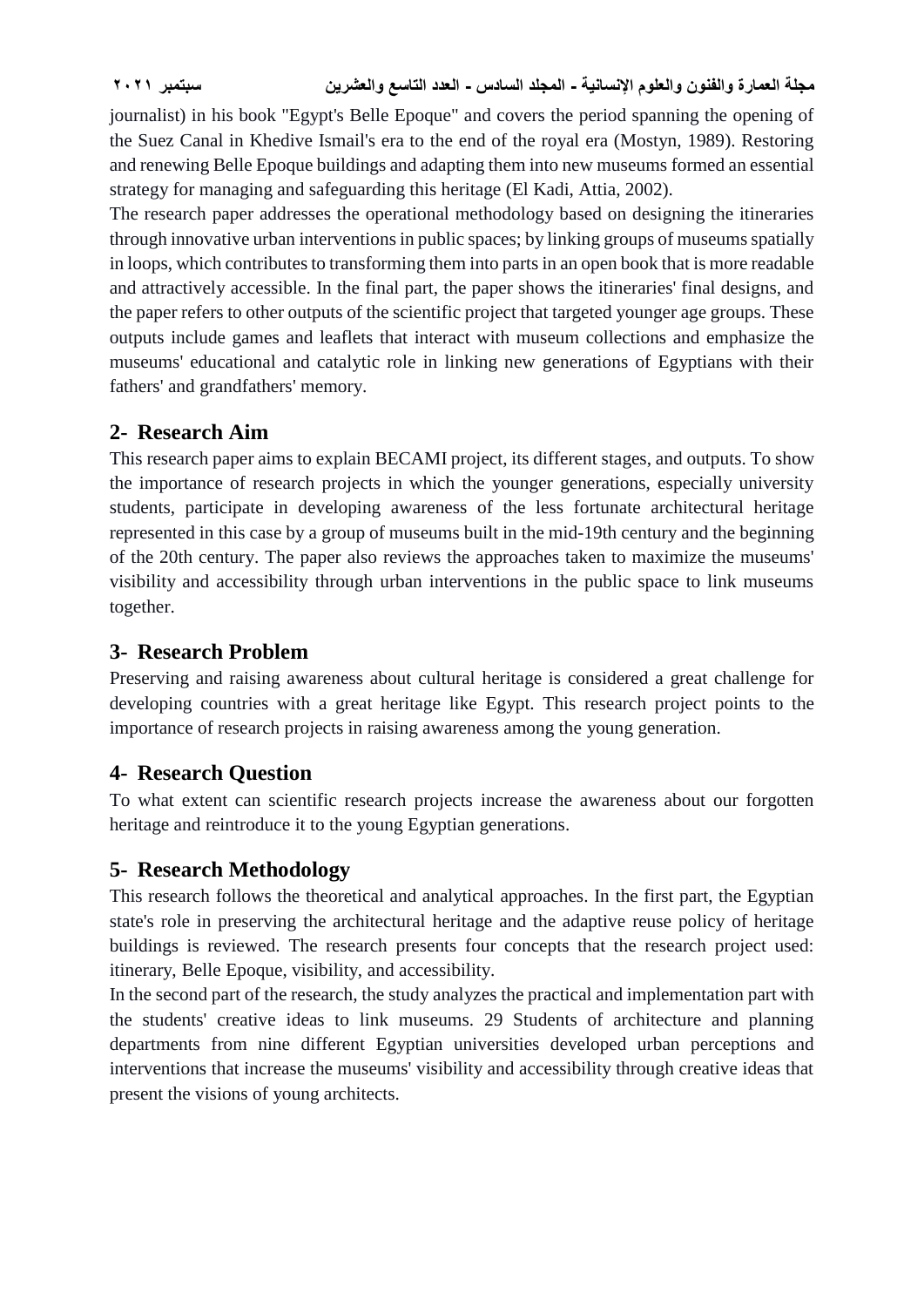### **6- Belle Epoque Cairo Museums**

BECAMI twelve museums can be clustered into four thematic categories: music and songs (Abd El Wahab and Umm Kulthum); literature and poetry (Taha Hussein and Ahmad Shawki); political figures (Prince Muhammad Ali or The Manial Palace, Bank Misr, and Saad Zaghloul); transport and communication (Railways and Post office) in addition to three large thematic museums: The Agricultural Museum, the Ethnographic Museum (Egyptian Geographical Society), and the Museum of the Faculty of Fine Arts (see figure 1).

The architectural style in which these museums are housed was another thematic clustering linking these museums virtually according to architectural trends introduced by European architects to Egypt during the Belle Epoque era.

The museums' size and locations presented another classification, the museums diverse from room museums to villas and palaces museums. They are located near the city center or in the periphery.



**Figure 1. Location in Cairo and images of the twelve BECAMI museums. (source: authors).**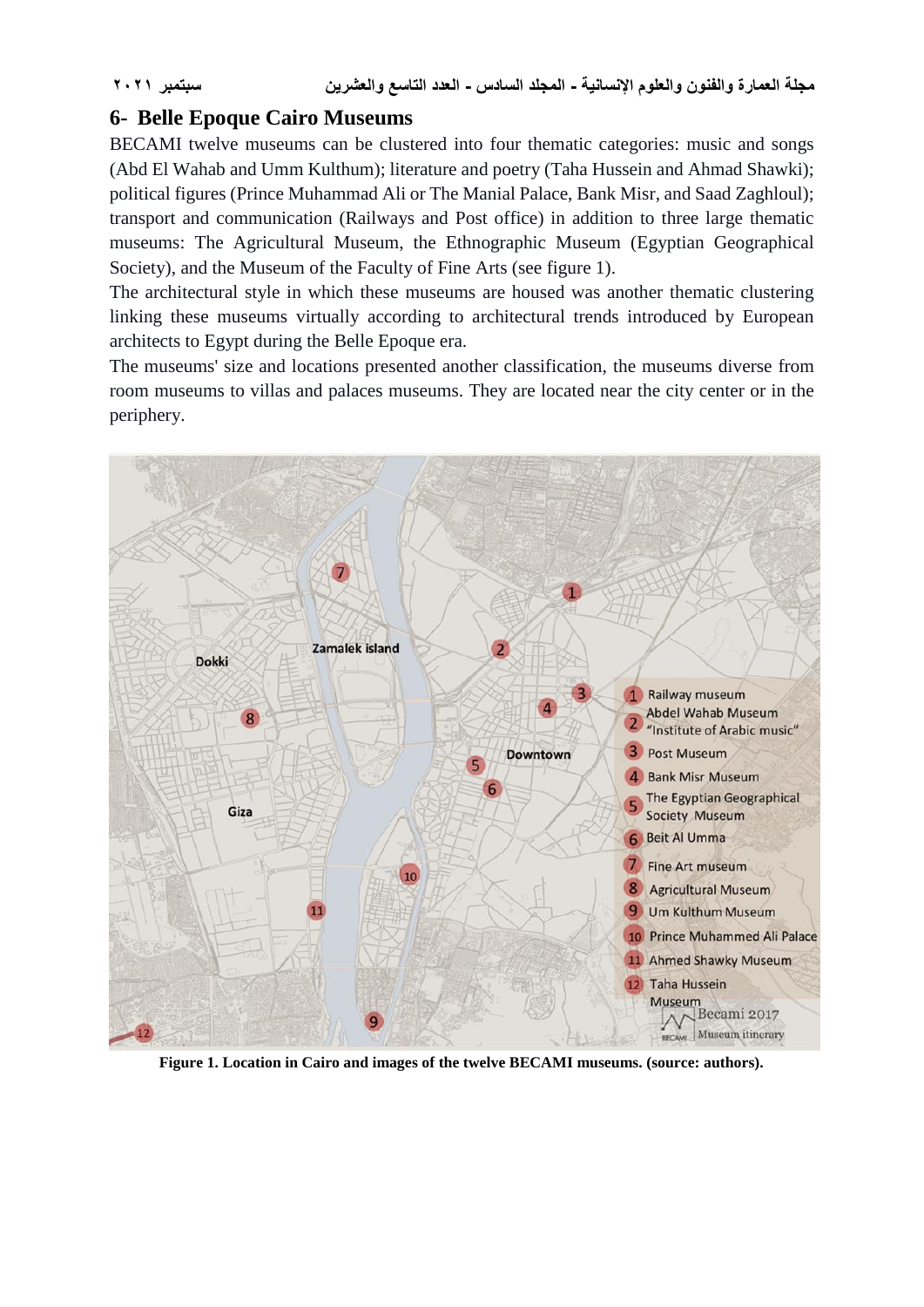# **7- The Executive Framework and Engaging Younger Generations in the Design of the Itineraries**

The twenty-nine students were organized into three multidisciplinary groups, each working on one physical cluster and collectively on all the itineraries. Students were encouraged to walk and explore the itineraries linking these museums before participating in the design to develop proposals for itineraries with increased visibility and accessibility to these museums.

Students were faced with a variety of challenges brought about by Cairo's downtown area's inherent problems. The difficulties pedestrians encounter walking in downtown Cairo due to noise and traffic pollution and various types of encroachments on the uneven, irregular, and interrupted pavements were identified by the students as a first significant challenge. The students highlighted a second challenge linked to visual pollution due to the chaotic proliferation of signposts and their positioning as significant interference with the city's legibility and architectural character. The students' third challenge was the lack of quiet landscaped public spaces providing pedestrians the opportunity to rest along the itineraries.

The fourth challenge was the lack of visibility of the museums themselves to pedestrians due to the lack of appropriate signposting or the complete lack of any information indicating a museum's presence within the buildings in which they are housed.

The first group of students worked on the Egyptian Railway Museum/Abd El Wahab Museum and Post Office Museum itinerary. The second group of students focused on linking the three museums of Bank Misr, the Ethnographic museum, and Saad Zaghloul museum known as Beit Al-Umma. The third group focused on the two museums of the Umm Kulthum Museum and Prince Mohammed Ali Museum or Manial Palace, located on Rawda Island.

### **8- Conclusion**

Students from different disciplines and universities in Cairo have been engaged through the BECAMI project to design museum itineraries. Not only most of these students had never visited the museums and were not aware of them, but they also were unfamiliar with the downtown area of Cairo and its architectural and urban heritage. Engaging the students with 12 museums and encouraging them to walk the itineraries has played an essential role in increasing students' awareness of downtown Cairo's urban heritage and the belle epoque era's history. Working in three different groups, students from different disciplines and universities collaborated effectively to produce imaginative and inspiring proposals. All three proposals addressed Cairo's urban fabric different issues, ranging from the lack of pedestrian-friendly itineraries, lack of greenery and pockets of landscaped areas to the visual pollution that makes it challenging to be aware of the belle époque buildings and the museums they house.

Imaginative solutions included bringing out images of museum displays to the street to increase public awareness, reorganizing public spaces to accommodate pedestrians and soft landscaping. Moreover, planting aromatic shrubs and trees to create a smellscape along itineraries and proposing mobile applications. All illustrate how students could develop a variety of imaginative solutions in a short time and engage with the museums and downtown area, forming an emotional attachment. BECAMI project has managed to engage students in new ways and encourage self-sustaining processes.